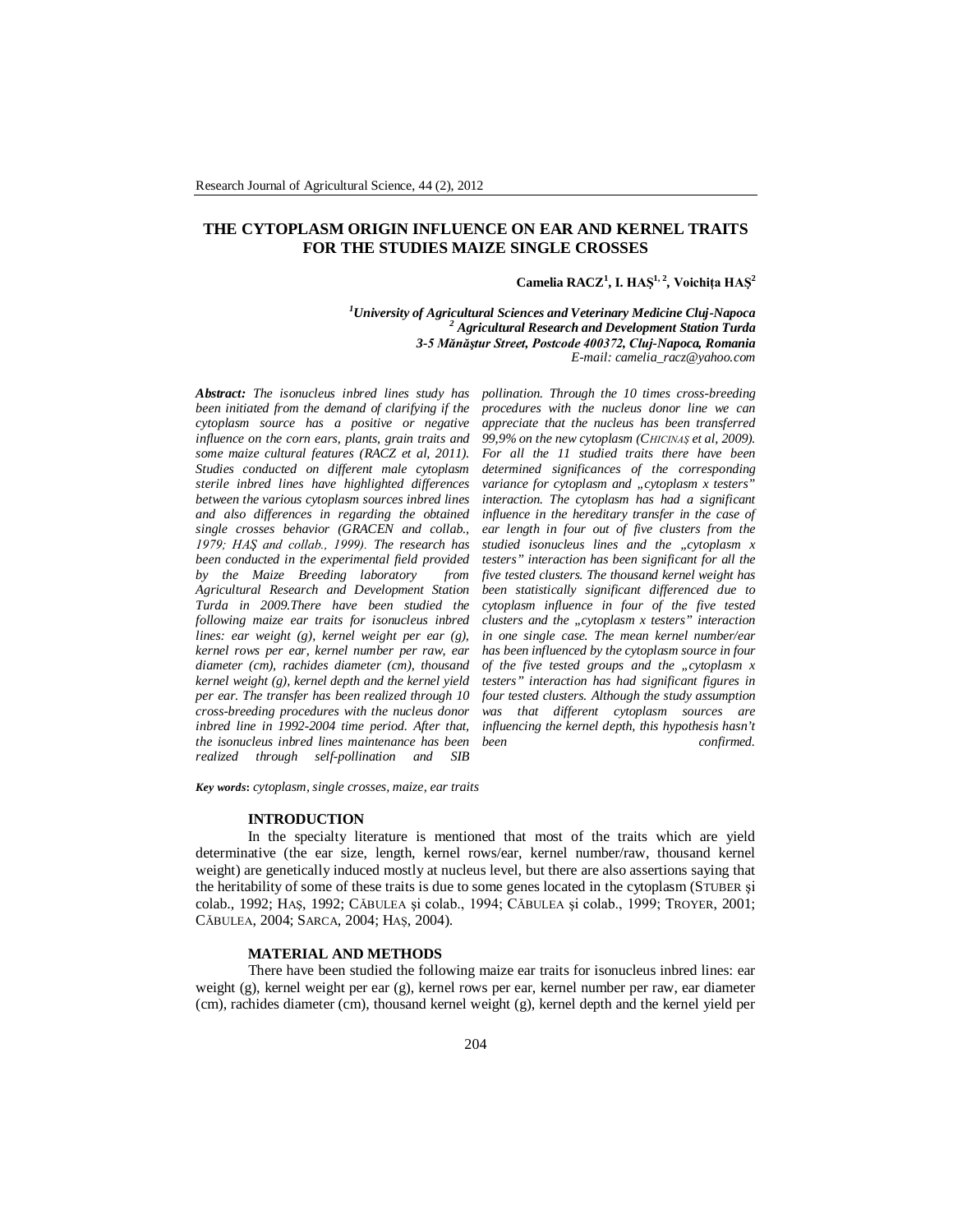ear. The transfer has been realized through 10 cross-breeding procedures with the nucleus donor inbred line in 1992-2004 time period. After that, the isonucleus inbred lines maintenance has been realized through self-pollination and SIB pollination. Through the 10 times crossbreeding procedures with the nucleus donor line we can appreciate that the nucleus has been transferred 99,9% on the new cytoplasm (CHICINAŞ et al, 2009). The nucleus donor inbred lines were: TC 209, TC 243, TC 221, TB 367 şi D 105, and the cytoplasm sources inbred lines were: T 248, TC 243, TC 298, TC 209, K 1080, TC 316, TB 329, TC 221, K 2051, T 291, A 665, W 633 şi TC 177. Each nucleus donor inbred line has been studied on six cytoplasm sources, the nucleus donor line being assumed as control line. The name assignment for the new created lines has been done after the nucleus donor line and the cytoplasm source has been mentioned in brackets: TC 209 (cyt. A 665), TC 243 (cyt. T 248), TC 221 (cyt. K 1080), TB 367 (cyt. K 2051), D 105 (cyt. TB 329). Testing inbred isonuclear lines was done by crossing each of the inbred lines with tester inbred lines. Tester inbred lines were: TC 344, LO3 Rf, TB 329, TD 233, T 291 and TC 209. The results of the experimental field and laboratory measurements and determinations have been than statistically processed through the ANOVA test (CIULCĂ, 2006). For the comparing crops where the common "inbred line x tester" crossbreeds have been studied the genotypes variance has been orthogonally split in the following categories: the cytoplasm source influence, the tester influence, the "cytoplasm x tester" interaction influence. For each studied single cross and trait the phenotypic value is described by the following relation:

$$
HS_{\text{cit. i x tester } j} = \mu + \hat{g}_{\text{cit. i}} + \hat{g}_{\text{tester } j} + \hat{s}_{\text{ixj,}} where:
$$

-µ= experimental mean;

 $-\hat{g}_{\text{crit}}$  = the overall combining capacity of the mother inbred lines with the  $\hat{u}$ " cytoplasm, respectively the overall "i" cytoplasm combining capacity;

 $-\hat{g}$  tester j= the "j" tester indeed line overall combining outcomes;

-ŝ <sub>ixj</sub>= the peculiar combining capacity outcomes between the "i" mother cytoplasm source and the  $, j$ " tester gene (RACZ et al, 2011).

### **RESULTS AND DISCUSSIONS**

The results summary as regarding the variances significance for different ears and kernels traits while testing the different cytoplasm sources for the five isonucleus lines clusters are represented in table 1.

For all the 11 studied traits there have been determined significances of the corresponding variance for cytoplasm and "cytoplasm x testers" interaction.

As regarding the ear weight the cytoplasm variance has been statistically significant for the clusters generated by TC 243 isonucleus lines (\*\*) and TB 367 isonucleus lines (\*), and the "cytoplasm x testers" interaction for TC 209 (\*\*) and D 105 (\*\*) clusters.

For the kernel weight/ear trait the cytoplasm influence variance has been statistically significant in the case of two of the five isonucleus clusters (TB 367 and D 105), and the "cytoplasm x testers" interaction in the case of TC 209 and D 105 clusters.

The cytoplasm has had a significant influence in the hereditary transfer in the case of ear length in four out of five clusters from the studied isonucleus lines and the "cytoplasm x testers" interaction has been significant for all the five tested clusters.

The mean number of kernel rows/ear has had significant figures for cytoplasm variance in four cases of the five tested clusters and the "cytoplasm x testers" interaction has been distinctive significant in three of five studied clusters.

The differences induced by cytoplasm have been significant in four out of five isonucleus lines as regarding the kernel number/row and the "cytoplasm x testers" interactions have been statistically significant in all cases.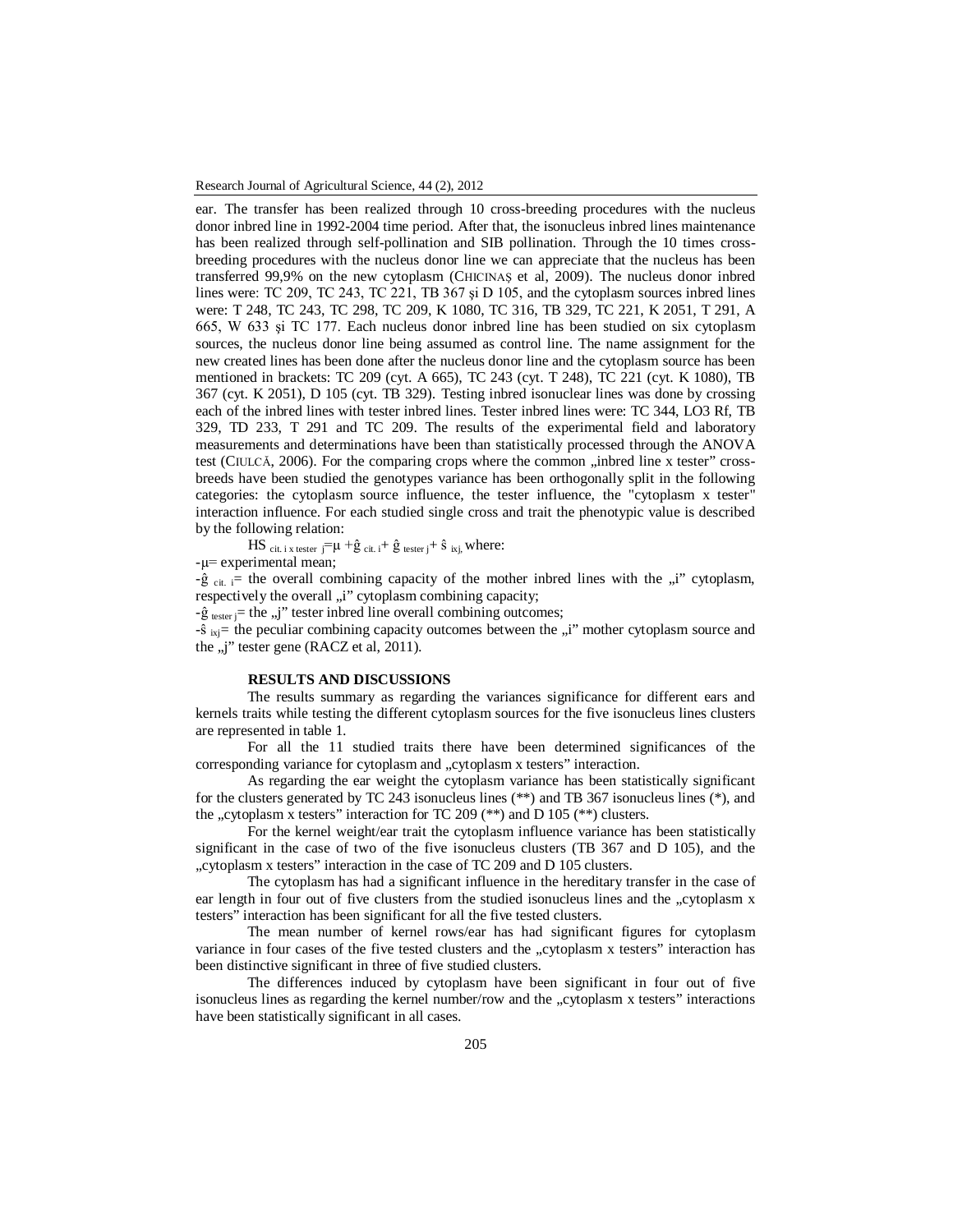The ear diameter has been influenced both by the cytoplasm origin and the "cytoplasm x tester" interactions in three of five clusters at cytoplasm level and in two groups by the "cytoplasm x tester" interaction; in the rachides diameter case the cytoplasm influence has been statistically significant in four of the five isonucleus tested lines and the "cytoplasm x testers" interaction in three cases.

### *Table 1*

| The results summary on variance significance for ear traits induced by the cytoplasm origin for five |
|------------------------------------------------------------------------------------------------------|
| inbred lines (ARDS Turda, 2009)                                                                      |

| Analyzed trait    | Variability source                  | Tested inbred isonucleus lines |        |               |        |        |  |
|-------------------|-------------------------------------|--------------------------------|--------|---------------|--------|--------|--|
|                   |                                     | <b>TC 209</b>                  | TC 243 | <b>TC 221</b> | TB 367 | D 105  |  |
|                   | -genotype                           | **                             | **     | ns            | **     | **     |  |
|                   | - cytoplasm                         | ns                             | **     | ns            | $\ast$ | ns     |  |
| Ear weight        | - tester                            | **                             | **     | ns            | **     | **     |  |
|                   | - interaction "cytoplasm x tester"  | **                             | ns     | ns            | ns     | $**$   |  |
|                   | -genotype                           | **                             | *      | ns            | **     | **     |  |
| Kernel mean       | - cytoplasm                         | ns                             | ns     | ns            | **     | *      |  |
| weight            | - tester                            | **                             | **     | ns            | **     | **     |  |
|                   | - interaction "cytoplasm x tester"  | **                             | ns     | ns            | ns     | **     |  |
|                   |                                     |                                |        |               |        |        |  |
|                   | -genotype                           | **                             | **     | **            | **     | **     |  |
|                   | - cytoplasm                         | $\ast$                         | $\ast$ | **            | $\ast$ | ns     |  |
| Ear meanlength    | - tester                            | **                             | $**$   | ns            | $**$   | 索索     |  |
|                   | - interaction "cytoplasm x tester"  | $\pm$                          | $**$   | $\ast$        | $**$   | $**$   |  |
|                   |                                     |                                |        |               |        |        |  |
|                   | -genotype                           | **                             | **     | **            | **     | **     |  |
| Mean rows         | - cytoplasm                         | 念念                             | ns     | **            | $\ast$ | $\ast$ |  |
| number/ear        | - tester                            | $**$                           | **     | $**$          | $**$   | $**$   |  |
|                   | - interaction "cytoplasm x tester " | $**$                           | ns     | $**$          | $**$   | ns     |  |
|                   |                                     |                                |        |               |        |        |  |
|                   | -genotype                           | 念念                             | **     | **            | **     | **     |  |
| Mean kernel       | - cytoplasm                         | ns                             | **     | **            | **     | ns     |  |
| number/row        | - tester                            | **                             | **     | ns            | $\ast$ | **     |  |
|                   | - interaction "cytoplasm x tester   | $\ast$                         | **     | $\ast$        | $\ast$ | *      |  |
|                   |                                     | **                             | **     | $\ast$        | **     | **     |  |
|                   | -genotype                           |                                | **     |               | **     | $\ast$ |  |
| Mean ear          | - cytoplasm                         | ns<br>**                       | **     | ns<br>**      | $\ast$ | **     |  |
| diameter          | - tester                            |                                | *      |               |        | **     |  |
|                   | - interaction "cytoplasm x tester   | ns                             |        | ns            | ns     |        |  |
|                   | -genotype                           | **                             | **     | *             | **     | **     |  |
| Rachides mean     | - cytoplasm                         | $\frac{1}{2}$                  | *      | ns            | $\ast$ | $\ast$ |  |
| diameter          | - tester                            | **                             | **     | **            | **     | ns     |  |
|                   | - interaction "cytoplasm x tester"  | $\approx$                      | ns     | ns            | $\ast$ | **     |  |
|                   |                                     |                                |        |               |        |        |  |
|                   | -genotype                           | ns                             | *      | $\ast$        | **     | **     |  |
| Mass of a         | - cytoplasm                         | $\ast$                         | **     | ns            | $\ast$ | **     |  |
| thousand grains   | - tester                            | n <sub>s</sub>                 | ns     | **            | **     | **     |  |
| (g)               | - interaction "cytoplasm x tester   | ns                             | ns     | ns            | $\ast$ | ns     |  |
|                   |                                     |                                |        |               |        |        |  |
|                   | -genotype                           | **                             | **     | **            | **     | **     |  |
| Mean kernel       | - cytoplasm                         | **                             | *      | **            | **     | ns     |  |
| number/           | - tester                            | **                             | **     | **            | **     | **     |  |
| ear               | - interaction "cytoplasm x tester"  | **                             | ns     | **            | $\ast$ | *      |  |
|                   |                                     |                                |        |               |        |        |  |
|                   | -genotype                           | **                             | **     | **            | **     | **     |  |
| Kernel mean       | - cytoplasm                         | ns                             | ns     | ns            | ns     | ns     |  |
| depth (cm)        | - tester                            | **                             | **     | **            | **     | **     |  |
|                   | - interaction "cytoplasm x tester"  | ns                             | ns     | ns            | $\ast$ | **     |  |
|                   |                                     |                                | **     | **            | **     | **     |  |
| Mean kernel yield | -genotype                           | ns                             | **     |               | **     | $\ast$ |  |
|                   | - cytoplasm                         | ns                             | $\ast$ | ns<br>**      | $\ast$ | **     |  |
|                   | - tester                            | ns                             |        | **            |        | **     |  |
|                   | - interaction "cytoplasm x tester   | ns                             | ns     |               | ns     |        |  |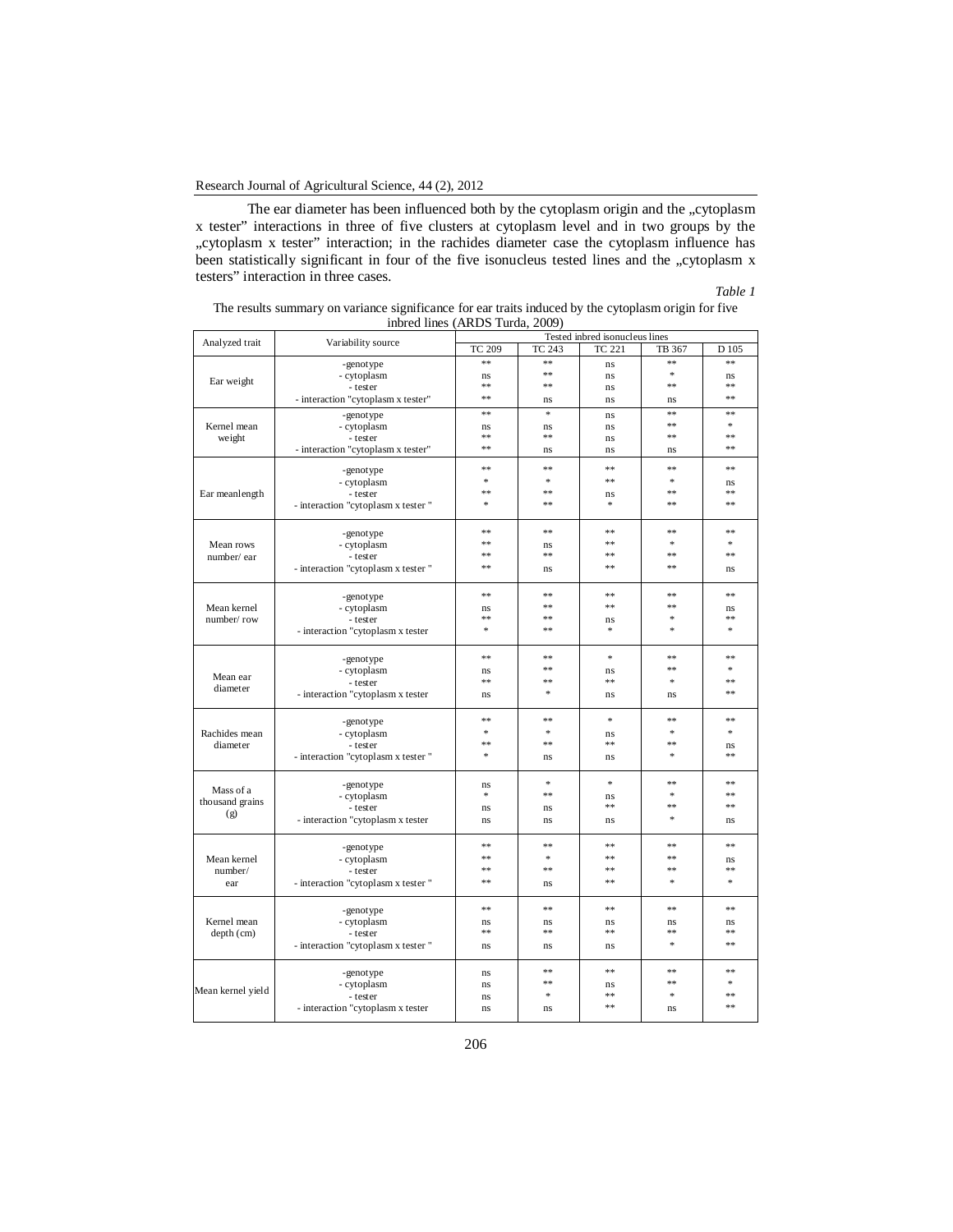The thousand kernel weight has been statistically significant differenced due to cytoplasm influence in four of the five tested clusters and the "cytoplasm x testers" interaction in one single case. The mean kernel number/ear has been influenced by the cytoplasm source in four of the five tested groups and the "cytoplasm x testers" interaction has had significant figures in four tested clusters. Although the study assumption was that different cytoplasm sources are influencing the kernel depth, this hypothesis hasn't been confirmed. Thus, the differences between the isolines were not significant in any tested cluster; on the other hand there have been significant the "cytoplasm x testers" interactions for the TB 367 ( $*$ ) and D 105 (\*\*) clusters. The grain yield, one of the most dynamic production trait, has been influenced at cytoplasm level in three of the five tested clusters and the "cytoplasm x testers" interaction has been distinctive significant in the case of TC 221 and D 105 clusters.

Both for ear and kernel traits, it was calculated the share of cytoplasmic effect variance, the share tester effect variance and the share "cytoplasm x tester" interaction effect variance. The results for the five tested inbred isonuclear lines are presented in figures 1-5.



1- the share of cytoplasmic effect variance; 2 - the share tester effect variance; 3 - / the share "cytoplasm x tester" interaction effect variance

Figure 1. The factors share on isonuclear lines TC 209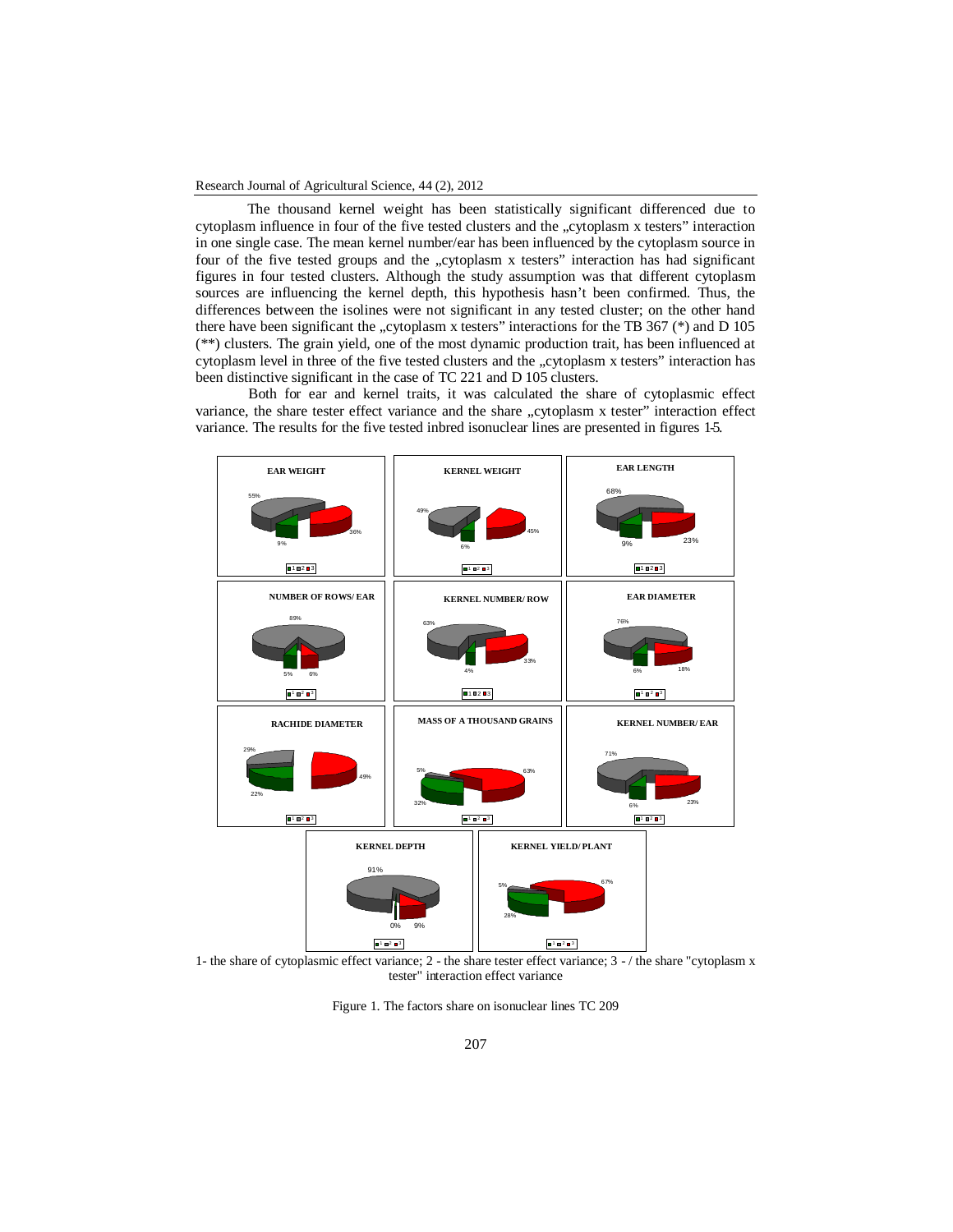For the isonucleus lines cluster TC 209 the results regarding the share of different factors in the genotypes variance are presented in figure 1. The share of cytoplasmic effect variance ranged between 1 % for kernel depth and 32 % for mass of thousand grains. High values of the share of cytoplasmic effect variance registered for kernel yield/ plant (28%) and for rachide diameter  $(22\%)$ . The variance induced by the "cytoplasm x tester" interaction has had shares of 6% at number of rows/ ear and 67% at kernel yield/ plant. High values of the share "cytoplasm x tester" interaction effect variance had even the following traits: mass of a thousand grains (63%), rachide diameter (49%), ear weight (36%) and kernel number/ row.



1- the share of cytoplasmic effect variance; 2 - the share tester effect variance; 3 - ponderea variantei interactiunilor "citoplasme x testeri" / the share "cytoplasm x tester" interaction effect variance Figure 2. The factors share on isonuclear lines TC 243

For the isonucleus lines cluster TC 243 the results regarding the share of different factors in the genotypes variance are presented in figure 2. The cytoplasm induced variance has had shares of 1% at number of rows/ ear and 44 % at mass of thousand grains. High values of the share of cytoplasmic effect variance registered for kernel number/ row (21%), rachide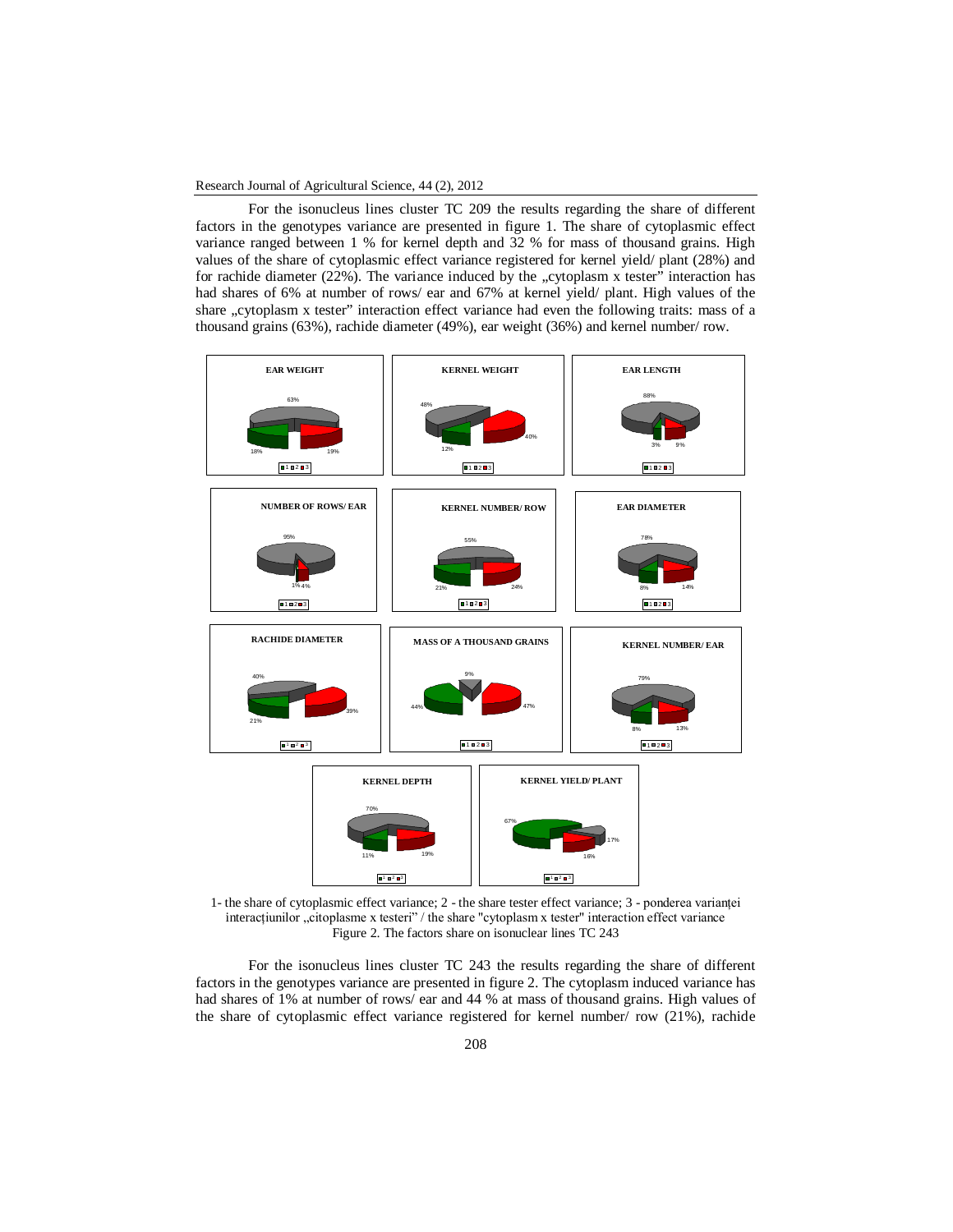diameter (21%), kernel yield/ plant (16%) and for ear weight (18%). The variance induced by the "cytoplasm x tester" interaction has had shares of 4% at number of rows/ ear and 47% at mass of thousand grains. High values of the share "cytoplasm x tester" interaction effect variance registered in case of rachide diameter (39%), kernel weight (40%), kernel number/ row (24%) and kernel depth (19%).

In case of the isonucleus lines cluster TC 221 the results regarding the share of different factors in the genotypes variance are presented in figure 3. The share of cytoplasmic effect variance ranged between 3% for kernel yield/ plant, 5% for rachide diameter and kernel depth and 57% for kernel weight. The cytoplasm induced variance has had a high share at kernel number/ row (54%), ear weight (51%), ear length (45%). The share "cytoplasm x tester" interaction effect variance ranged between 8% at number of rows/ ear and 48% at rachide diameter. The variance induced by the "cytoplasm x tester" interaction has had shares of 45% at ear length, 40% at kernel number/ row, 34 % at mass of thousand grains, 30% at ear weight, 30% at kernel weight and 28% at ear diameter.



1- the share of cytoplasmic effect variance; 2 - the share tester effect variance; 3 -the share "cytoplasm x tester" interaction effect variance Figure 3. The factors share on isonuclear lines TC 221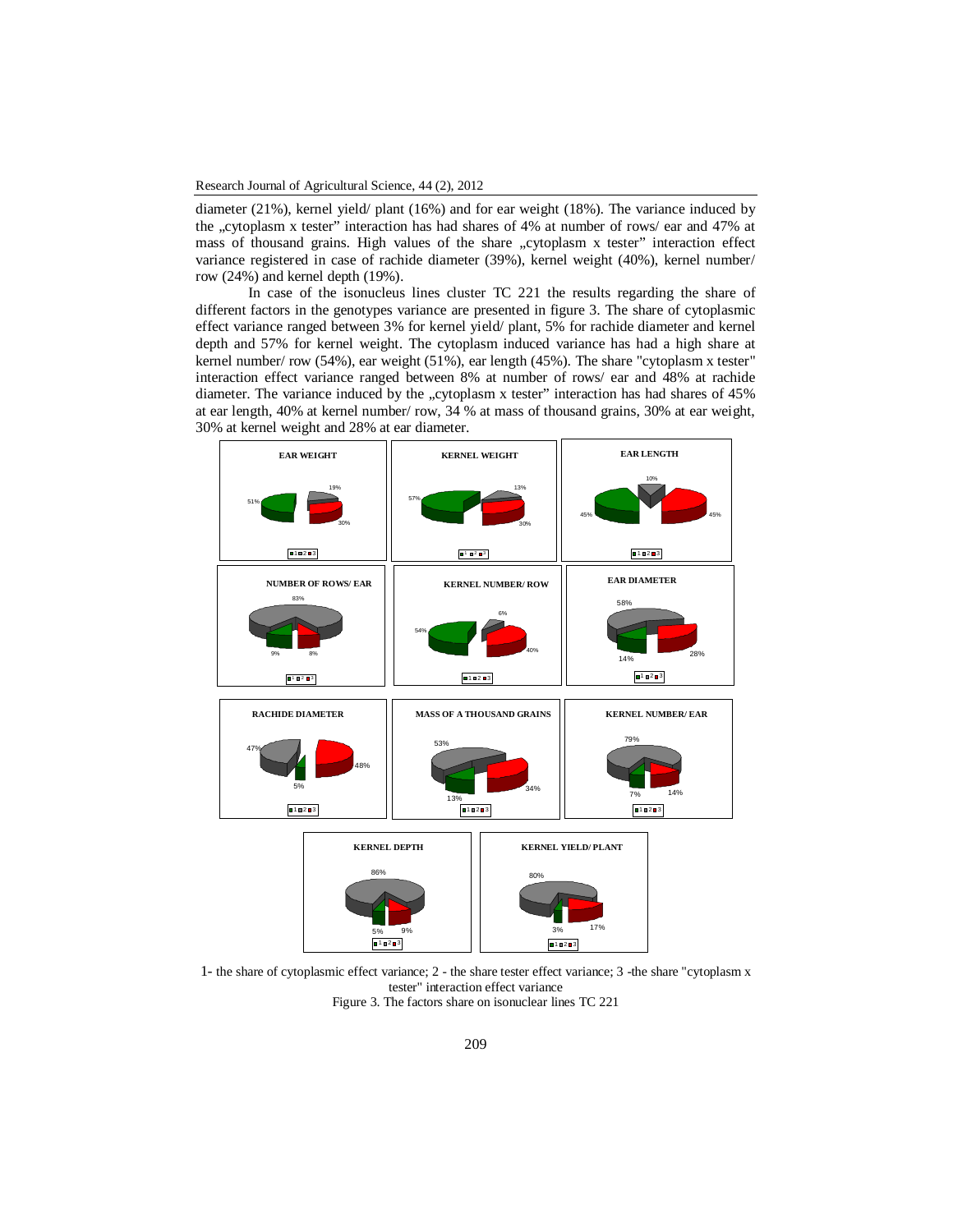As regarding the isonucleus lines cluster TB 367, the share of different factors in the genotype variance are presented in figure 4. Even in this case, the lowest value of the share of cytoplasmic effect variance registered for number of rows/ ear (4%). The highest value of the share of cytoplasmic effect variance registered for kernel yield/ plant (60%). High values for the share of cytoplasmic effect variance registered even for ear diameter (47%), kernel number/ row (46%), kernel weight (43%), ear length (40%) and ear weight (37%). The variance induced by the "cytoplasm x tester" interaction has had shares of 12% at kernel number/ear, 13% at number of rows/ ear and 41% at kernel depth. High values for the share "cytoplasm x tester" interaction effect variance registered for kernel number/ row (39%), kernel weight (33%), ear weight (31%) and rachide diameter (31%).

|                             | <b>EAR WEIGHT</b>         |                     |                             | <b>KERNEL WEIGHT</b>             | <b>EAR LENGTH</b>    |                           |  |
|-----------------------------|---------------------------|---------------------|-----------------------------|----------------------------------|----------------------|---------------------------|--|
|                             | 32%<br>37%<br>31%         |                     | 43%                         | 24%<br>33%                       | 40%                  | 32%<br>28%                |  |
|                             | ■1■2■3                    |                     |                             | 11213                            |                      | 10203                     |  |
|                             | <b>NUMBER OF ROWS/EAR</b> |                     |                             | <b>KERNEL NUMBER/ROW</b>         |                      | <b>EAR DIAMETER</b>       |  |
| 83%<br>13%<br>4%            |                           |                     | 15%<br>46%<br>39%           |                                  | 14%<br>479<br>39%    |                           |  |
|                             | 11213                     |                     |                             | ■1■2■3                           | ■1■2■3               |                           |  |
|                             | <b>RACHIDE DIAMETER</b>   |                     |                             | <b>MASS OF A THOUSAND GRAINS</b> |                      | <b>KERNEL NUMBER/ EAR</b> |  |
| 42%<br>31%<br>27%<br>■1■2■3 |                           |                     | 70%<br>18%<br>12%<br>■1■2■3 |                                  | 12%                  | 76%<br>12%<br>■1■2■3      |  |
|                             |                           | <b>KERNEL DEPTH</b> |                             | <b>KERNEL YIELD/PLANT</b>        |                      |                           |  |
|                             | 39%<br>20%                | 41%<br>■1■2■3       |                             |                                  | 11%<br>29%<br>■1■2■3 |                           |  |

1-the share of cytoplasmic effect variance; 2 - the share tester effect variance; 3 - the share "cytoplasm x tester" interaction effect variance

Figure 4. The factors share on isonuclear lines TB 367

For the isonucleus line cluster D 105, the results regarding the share of different factors in the genotypes variance are presented in figure 5. The share of cytoplasmic effect variance for kernel and ear traits ranged between 3% for kernel number/ ear and 34% for rachide diameter. Likewise the isonucleus line cluster TC 209, in case of the isonucleus line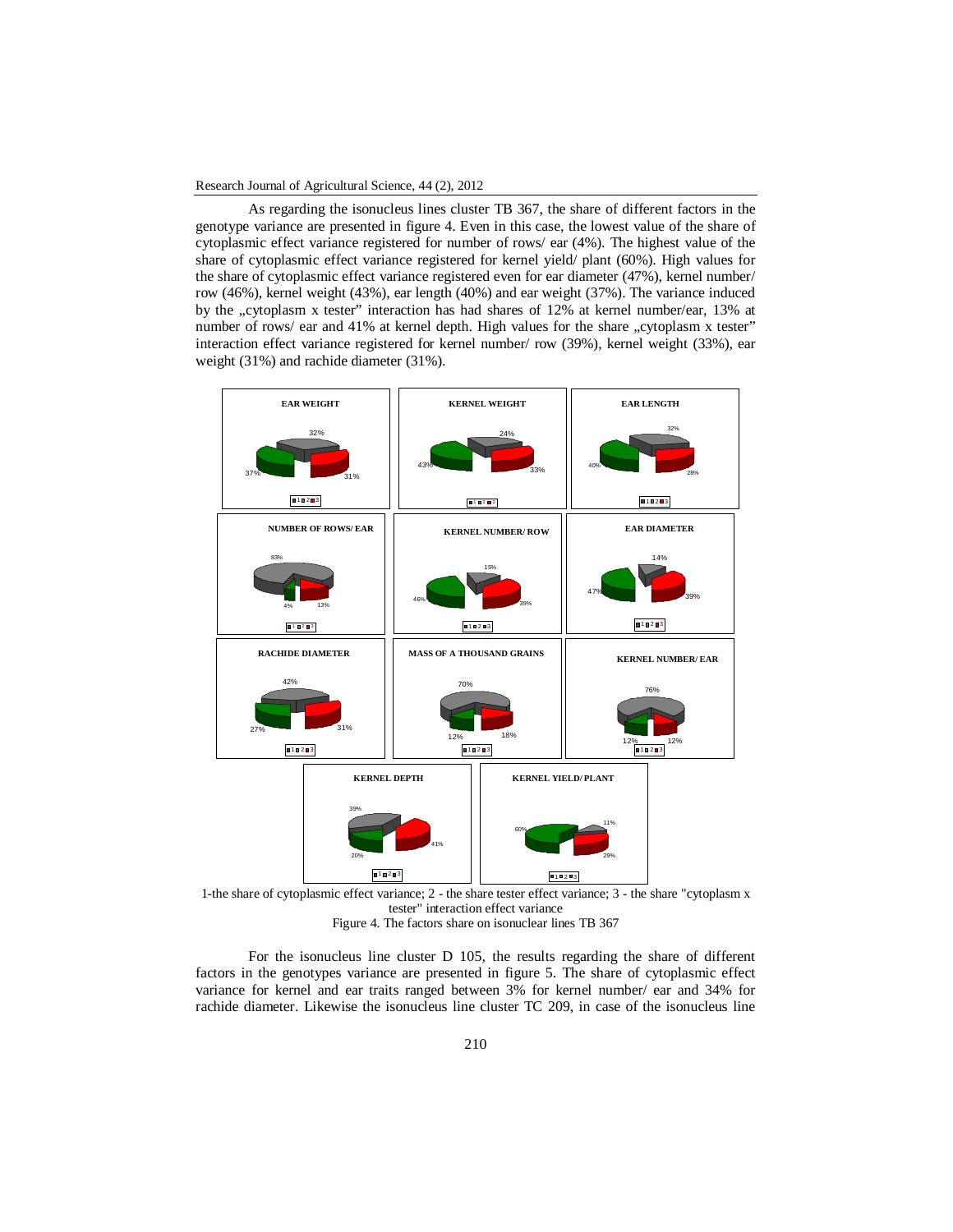cluster D 105, the share of cytoplasmic effect variance has had the lowest values for kernel and ear traits. Instead, the share "cytoplasm x tester" interaction effect variance has quite high values, ranged between 6% at number of rows/ ear and 67% at kernel yield/ plant, respectively 64% at rachide diameter.



1-the share of cytoplasmic effect variance; 2 - the share tester effect variance; 3 - the share "cytoplasm x tester" interaction effect variance

Figure 5. The factors share on isonuclear lines D 105

#### **CONCLUSIONS**

1. For ears and kernels traits the cytoplasm and "cytoplasm x tester" interaction influence is more visible in the most analyzed traits in the case of isonucleus lines.

2. The share of cytoplasm and "cytoplasm x tester" interaction variance is rather high for the most analyzed ears and kernels traits. Among the tested traits the lowest share both for cytoplasm and "cytoplasm x tester" interaction variance has been registered for rows number/ear.

## **ACKNOWLEDGEMENTS**

This study and the one numbered at Bilbiografy with 10 (RACZ CAMELIA ET AL, , 2011,)